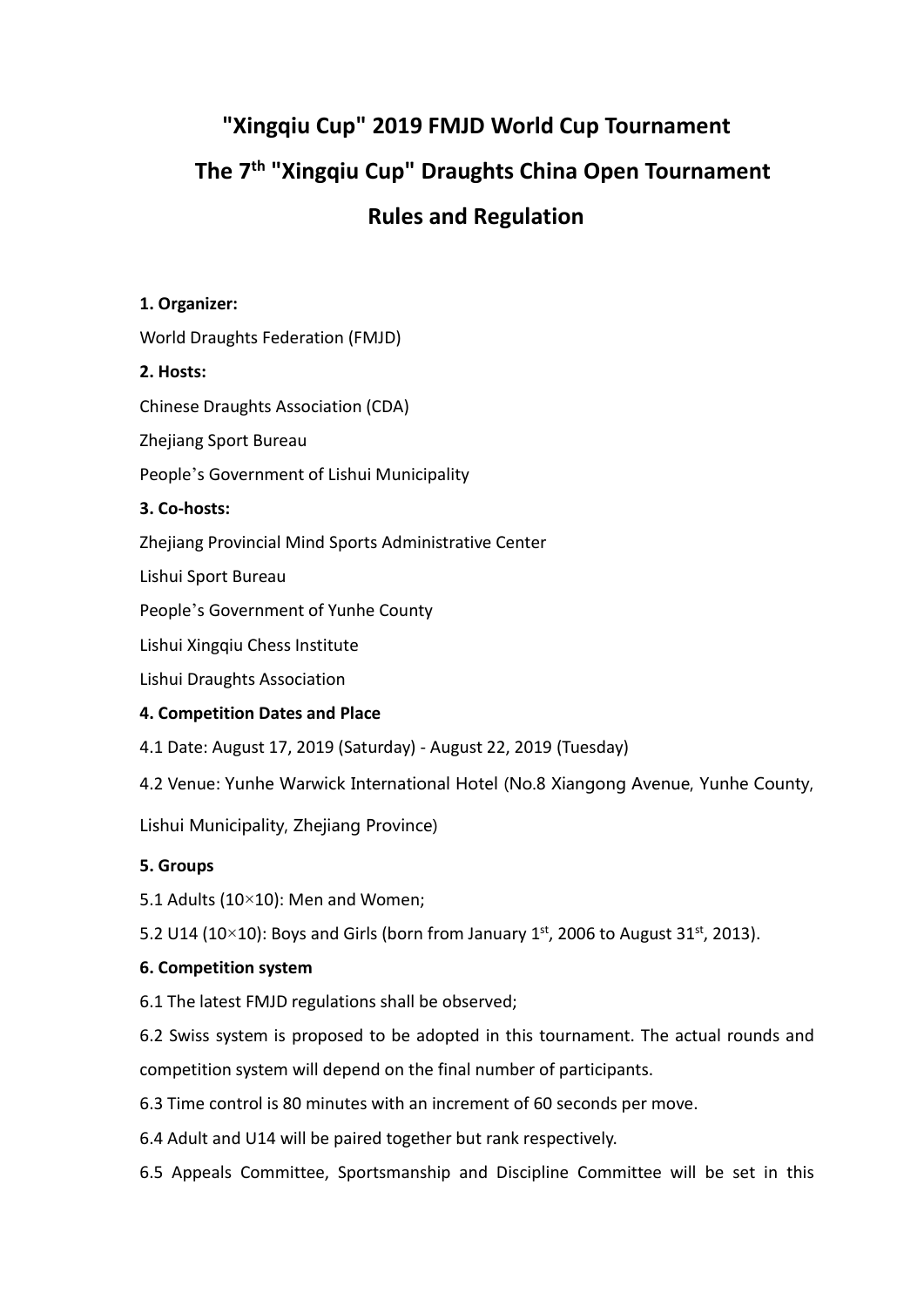tournament. Players may appeal any judge's decision providing an application in writing to the Appeals Committee with the deposit of 500 (five hundreds) CNY. The deposit will be returned if the application is granted.

#### **7. Registration**

7.1 For foreign players, please register through your national association in priority. Chinese Draughts Association will provide free lodging (based on double room) and meals for 2 players per country or region. The free-accommodation list should be confirmed by national association and CDA. For countries or regions whose national association could not register, their free-accommodation list would be decided based on first-come-first-reserve principal. For other players and accompanying persons, please pay for your accommodation by yourselves.

7.2 Registration fee is 50 euros (or 330 CNY) per person, you could pay it when you arrive. The deadline of receiving registration form (Annex 1) is July 21<sup>st</sup>, 2019. For players who need visa invitation, please provide your passport scanning and passport information form (Annex 3). For Chinese players, please submit registration form and ID card (or Hukou Register) scanning. Please send all documents to Chinese Draughts Association and Lishui Xingqiu Chess Institute at the same time.

7.3 The price of accommodation is 350 CNY per person per day.The bank information of receiving the payment is as follows:

Account Name: Lishui Xingqiu Chess Institute

Bank Name: Chuzhou Branch of China Construction Bank

Account No. : 33001694600053001732

Please confirm the payment with Lishui Xingqiu Chess Institute after bank transfer and bring your bank receipt when you register.<br>7.4 Contacts of Organizing Committee

7.4.1 Chinese Draughts Association

-Chinese players:

Address: No.80 Tiantan Dong Road, Dongcheng District, 100061, Beijing

Contact Person: Liu Pin

Contact Number: 010-87559183, 010-87559187

E-mail: [CDA@imsa.org.cn](mailto:CDA@imsa.org.cn)

-Foreign players: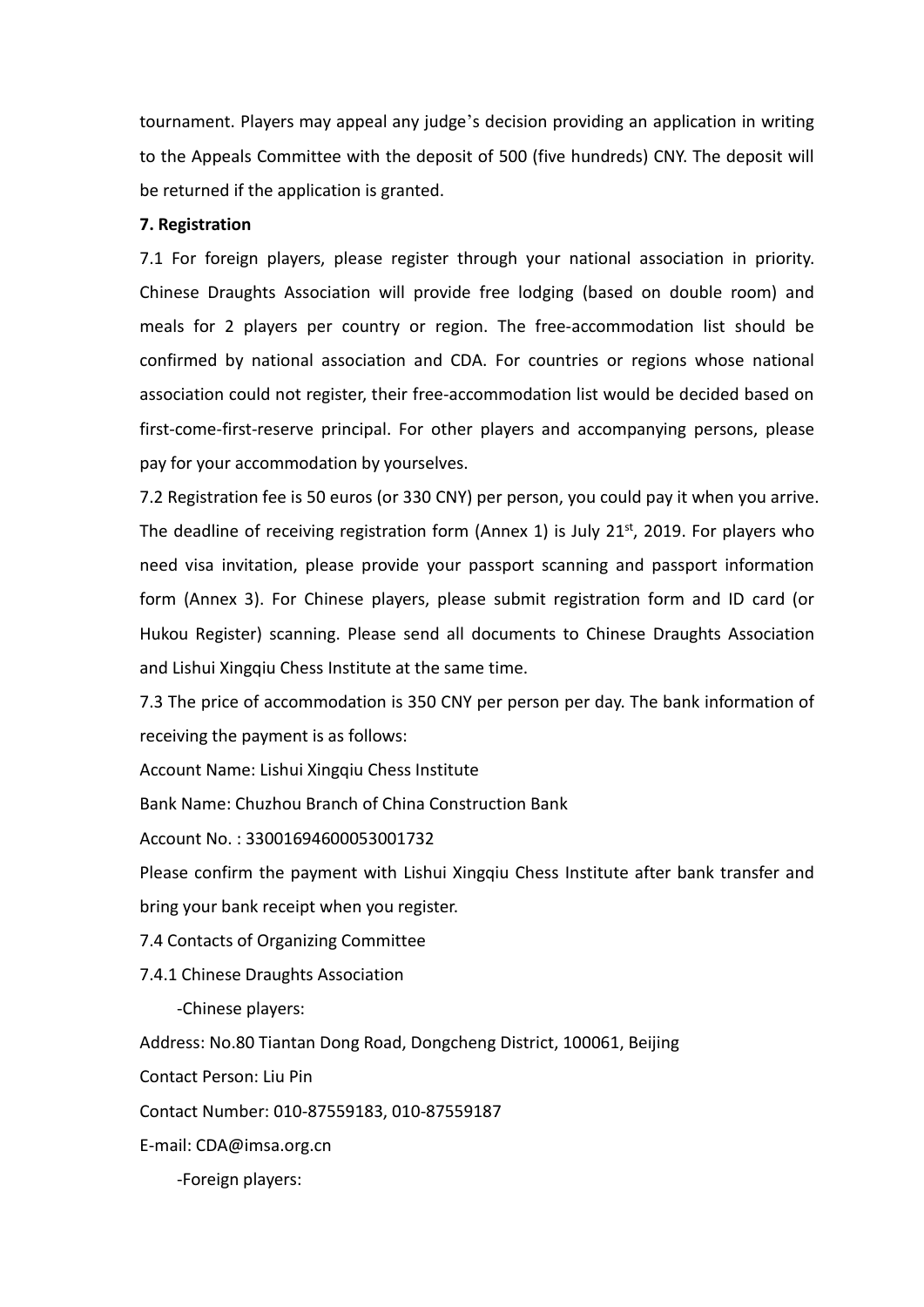Address: No.80 Tiantan Dong Road, Dongcheng District, 100061, Beijing Contact Person: Sun Junnan (Silvia) Contact Number: +86 (0)10 8755 9174 E-mail: [silvia\\_sunjn@yeah.net](mailto:silvia_sunjn@yeah.net) 7.4.2 Lishui Xingqiu Chess Institute Address: Northeast of Lishui Sports Center, 323000, Lishui, Zhejiang Province Contact Person: Chen Peng Contact Number: 0578-2186619, 18967086726 E-mail: lsxqqy@126.com

7.5 The LOC will provide free shuttle bus from/to Lishui Railway Station to/from official hotel in Yunhe on Aug. 16 and Aug. 22. Please book the shuttle bus before Aug. 1 by sending your arrival/departure info (Annex 4) to Lishui Xingqiu Chess Institute, otherwise you have to organize the transport by yourselves. It's about 1 hour's drive from Lishui Railway Station to the official hotel in Yunhe.

-Public Transportation Guide:

When you arrive at Lishui Railway Station, you can take bus to Yunhe Station directly, or to Lishui East Station and then transfer to Yunhe Station. The total distance from Lishui to Yunhe is about 60km, the ticket price is 20 CNY and the bus is scheduled every 20min from 6:35 to 18:30. The last bus will departure Lishui at 20:00. After arriving at Yunhe Station, you can take No.1 bus to Huangcheng Grand Hotel, or walk to official hotel(only 1.2km), or take a taxi.

7.6 The technical meeting will be held at 20:00 on Aug. 16. Team leaders or coaches should confirm the participating list and other information on the meeting.

7.7 Participants should stay in the official hotel, and accommodation fees will be calculated by the LOC. Please kindly be aware that players who leave earlier than the schedule or who don't have meals in the hotel will not get returns. Thanks in advance for your understanding.

#### **8. Ranks and prize**

8.1 If the number of players is more than 50 in each group, 16 places in men's group and 12 places in women's group will be ranked. If the number of players is less than 50 in each group, 10 places in men's group and 8 places in women's group will be ranked. Diplomas and medals will be awarded to ranking players. If U14 players can enter the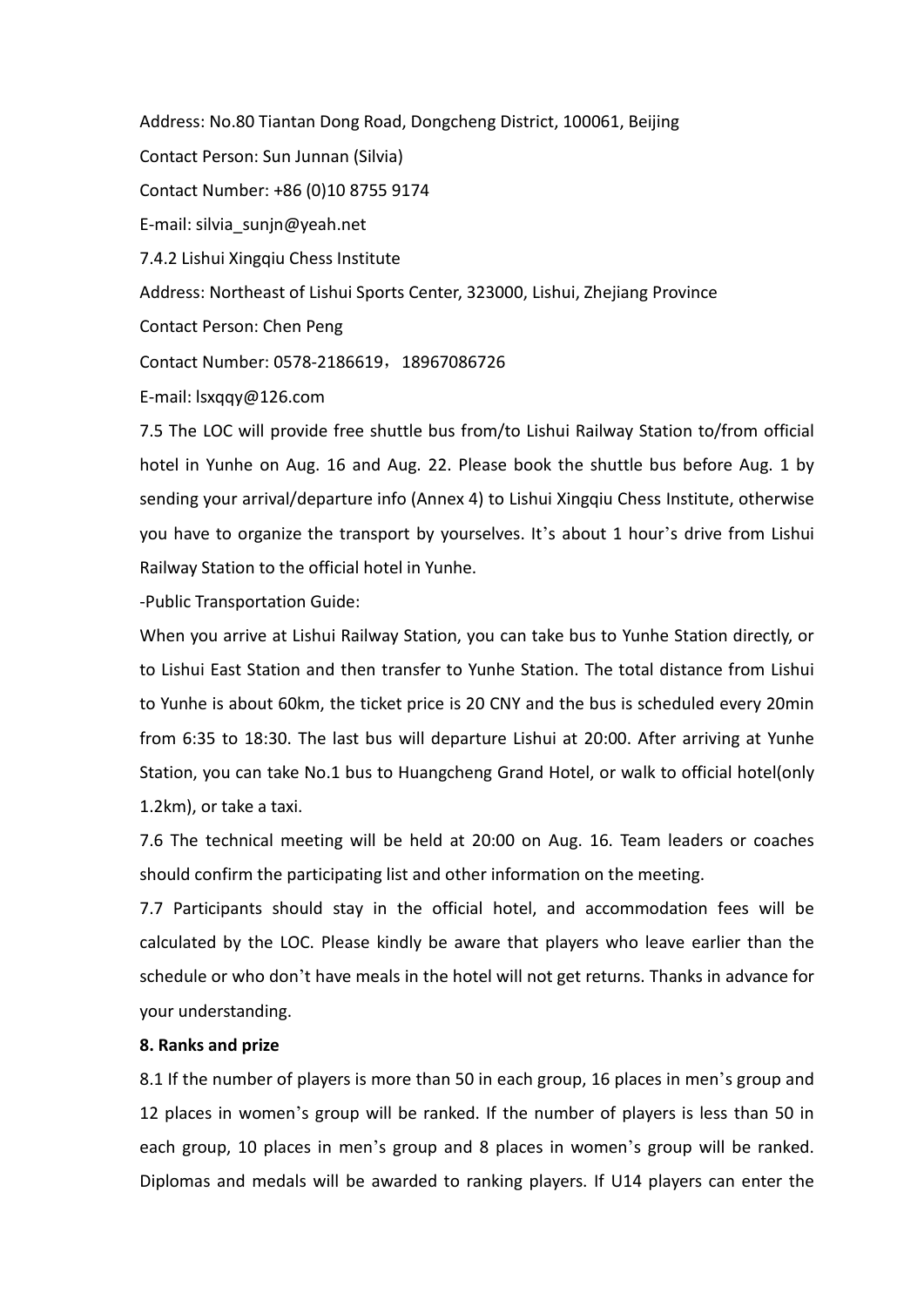ranking places of Adults group, the player can only get Adults group's prize money. The total prize money is about 210'000 CNY before tax, please see the details in Annex 2. 8.2 FMJD rating shall be calculated.

**9.** All registration fees will be used in the tournament, other costs will be supplemented by the LOC.

**10.** Any unclear rules will be further noticed.

**Annex 1:** Registration Form **Annex 2:** Prize Details **Annex 3:** Passport Info. **Annex 4:** Arrival/Departure Info.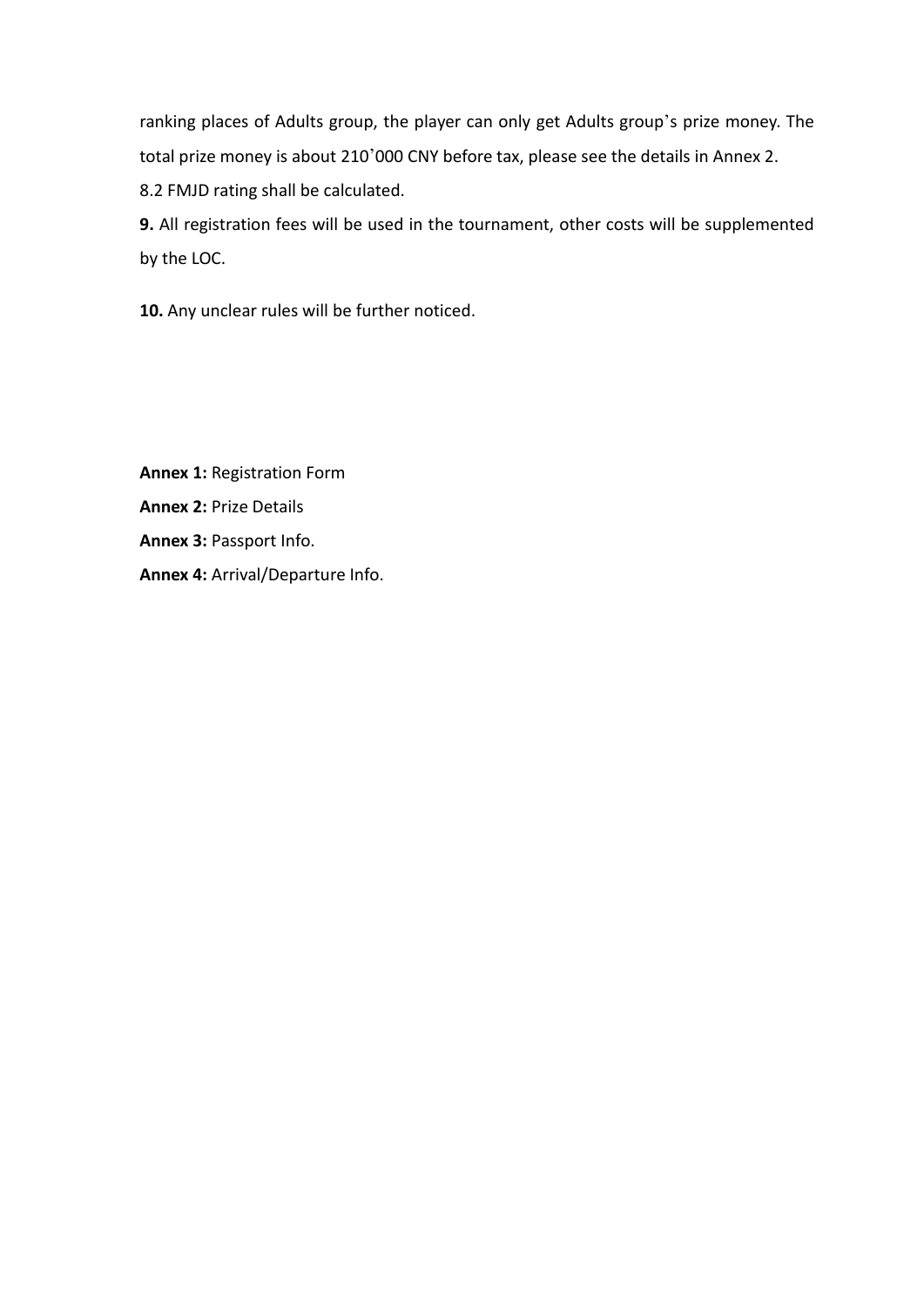#### **Annex 1:**

| Association:               |  | Captain:               |  | Coach:              |                |
|----------------------------|--|------------------------|--|---------------------|----------------|
| Family Name Given Name Sex |  | Date of Birth<br>Group |  | ID No./Passport No. | <b>FMJD ID</b> |
|                            |  |                        |  |                     |                |
|                            |  |                        |  |                     |                |
|                            |  |                        |  |                     |                |
|                            |  |                        |  |                     |                |
|                            |  |                        |  |                     |                |
|                            |  |                        |  |                     |                |
|                            |  |                        |  |                     |                |
|                            |  |                        |  |                     |                |

**Registration Form**

**Please send the signed registration form to contact person.**

**Additional rooms reservation (except invited players):**

**Double room\* , Single room\* .**

**Contact person:**

**Contact Number:**

**Year/Month/Date**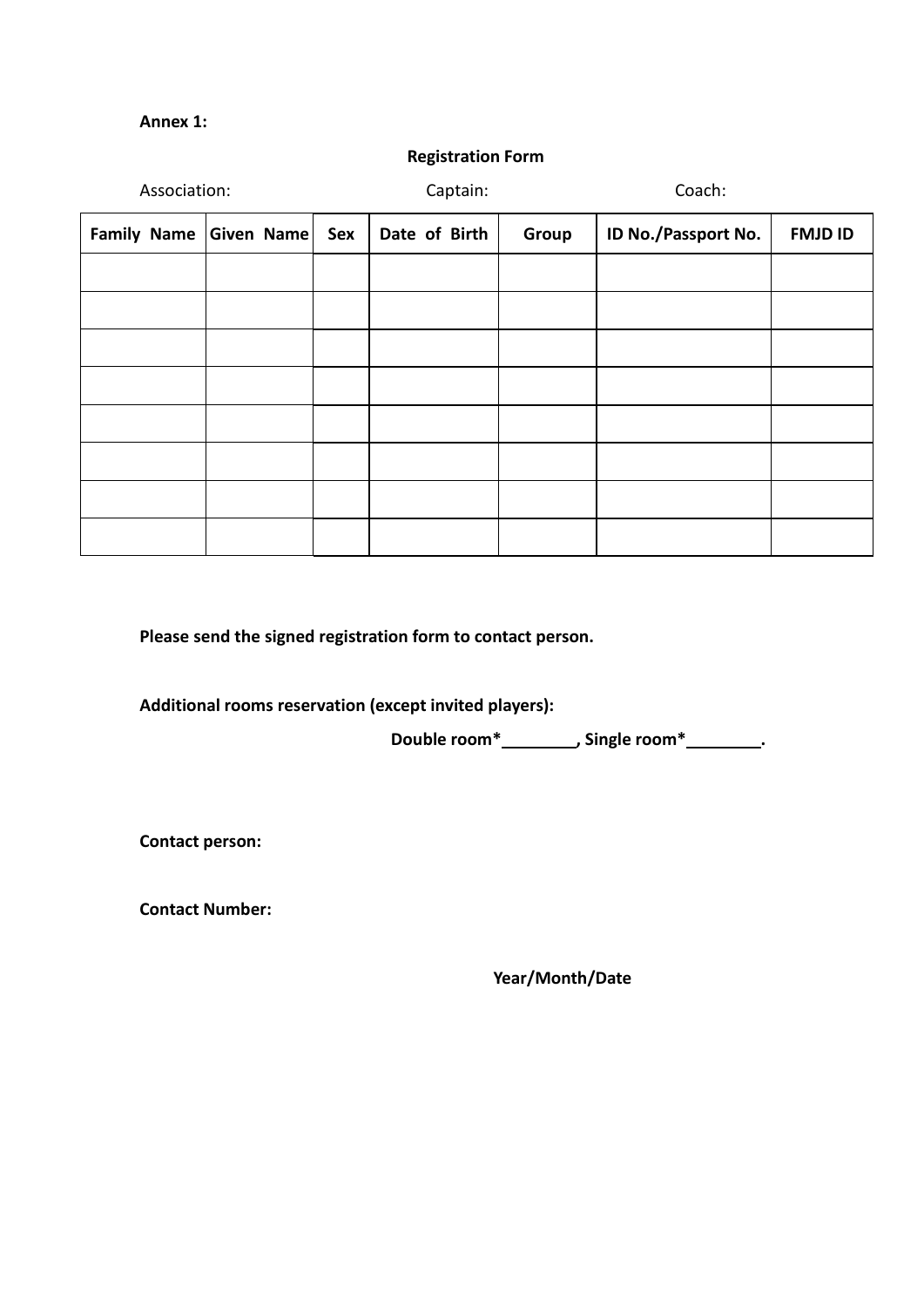## **Annex 2:**

|             |                             | Prize             |       |                  | Prize             |  |
|-------------|-----------------------------|-------------------|-------|------------------|-------------------|--|
| Group       | Ranking                     | (CNY, before tax) | Group | Ranking          | (CNY, before tax) |  |
|             | 1 <sup>st</sup>             | 30'000            |       | 1 <sup>st</sup>  | 20'000            |  |
|             | 2 <sup>nd</sup>             | 17'000            |       | 2 <sup>nd</sup>  | 13'000            |  |
|             | 3 <sup>rd</sup>             | 13'000            |       | 3 <sup>rd</sup>  | 10'000            |  |
|             | $4^{\text{th}}$             | 11'000            |       | 4 <sup>th</sup>  | 8'000             |  |
|             | 5 <sup>th</sup>             | 10'000            |       | 5 <sup>th</sup>  | 7'000             |  |
| Adult       | 6 <sup>th</sup>             | 8'000             | Adult | 6 <sup>th</sup>  | 6'000             |  |
| Men         | 7 <sup>th</sup>             | 7'000             | Women | 7 <sup>th</sup>  | $5'000$           |  |
|             | 8 <sup>th</sup>             | 6'000             |       | 8 <sup>th</sup>  | 4'000             |  |
|             | <b>gth</b>                  | $5'000$           |       | gth              | 3'000             |  |
|             | 10 <sup>th</sup>            | 4'000             |       | 10 <sup>th</sup> | 2'000             |  |
|             | 11 <sup>th</sup>            | 3'000             |       | 11 <sup>th</sup> | 1'000             |  |
|             | $12^{th}$                   | 2'000             |       | $12^{th}$        | 1'000             |  |
|             | $13^{th}$ -16 <sup>th</sup> | 1'000             |       | $\blacksquare$   |                   |  |
|             | Group<br>Ranking            | Prize<br>Group    |       | Ranking          | Prize             |  |
|             |                             | (CNY, before tax) |       |                  | (CNY, before tax) |  |
|             | 1 <sup>st</sup>             | 1'800             |       | 1 <sup>st</sup>  | 1'500             |  |
|             | 2 <sup>nd</sup>             | 1'500             |       | 2 <sup>nd</sup>  | 1'000             |  |
| U14<br>Boys | 3 <sup>rd</sup>             | 1'000             | U14   | 3 <sup>rd</sup>  | 800               |  |
|             | 4 <sup>th</sup>             | 800               | Girls | 4 <sup>th</sup>  | 600               |  |
|             | 5 <sup>th</sup>             | 600               |       | 5 <sup>th</sup>  | 500               |  |
|             | 6 <sup>th</sup>             | 500               |       | 6 <sup>th</sup>  | 400               |  |
|             | $7th - 10th$                | 300               |       | $7th - 10th$     | 300               |  |

### **Prize Details**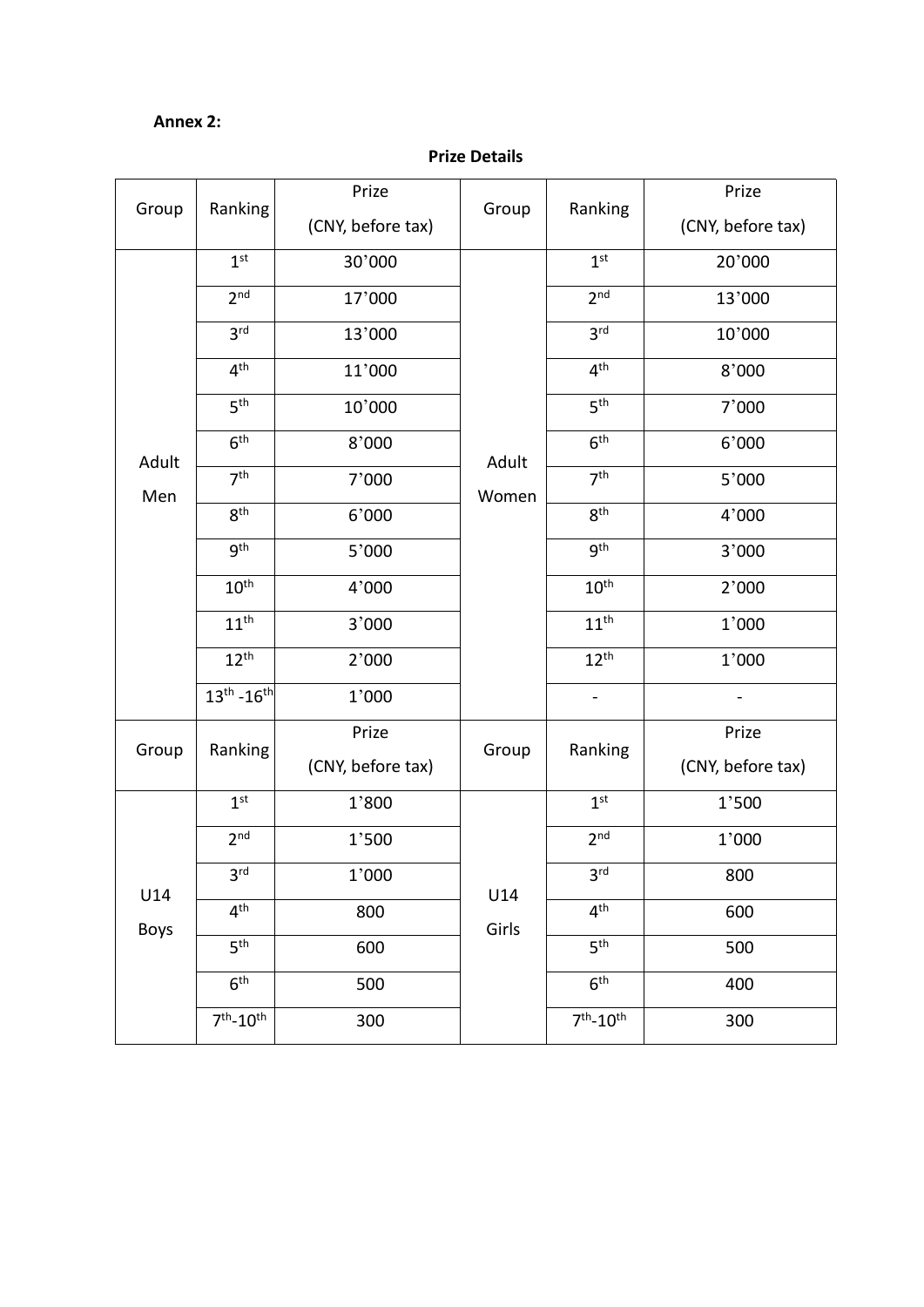# **Annex 3:** Passport Info.

| Name | Date of Birth<br>(dd/mm/yy) | Sex | Passport<br>No. | Date of<br>Issue<br>(dd/mm/yy) | Date of<br>Expiry<br>(dd/mm/yy) | Place of<br>Issue | Function<br>(Captain/Coach/<br>Player) |
|------|-----------------------------|-----|-----------------|--------------------------------|---------------------------------|-------------------|----------------------------------------|
|      |                             |     |                 |                                |                                 |                   |                                        |
|      |                             |     |                 |                                |                                 |                   |                                        |
|      |                             |     |                 |                                |                                 |                   |                                        |
|      |                             |     |                 |                                |                                 |                   |                                        |
|      |                             |     |                 |                                |                                 |                   |                                        |
|      |                             |     |                 |                                |                                 |                   |                                        |
|      |                             |     |                 |                                |                                 |                   |                                        |
|      |                             |     |                 |                                |                                 |                   |                                        |